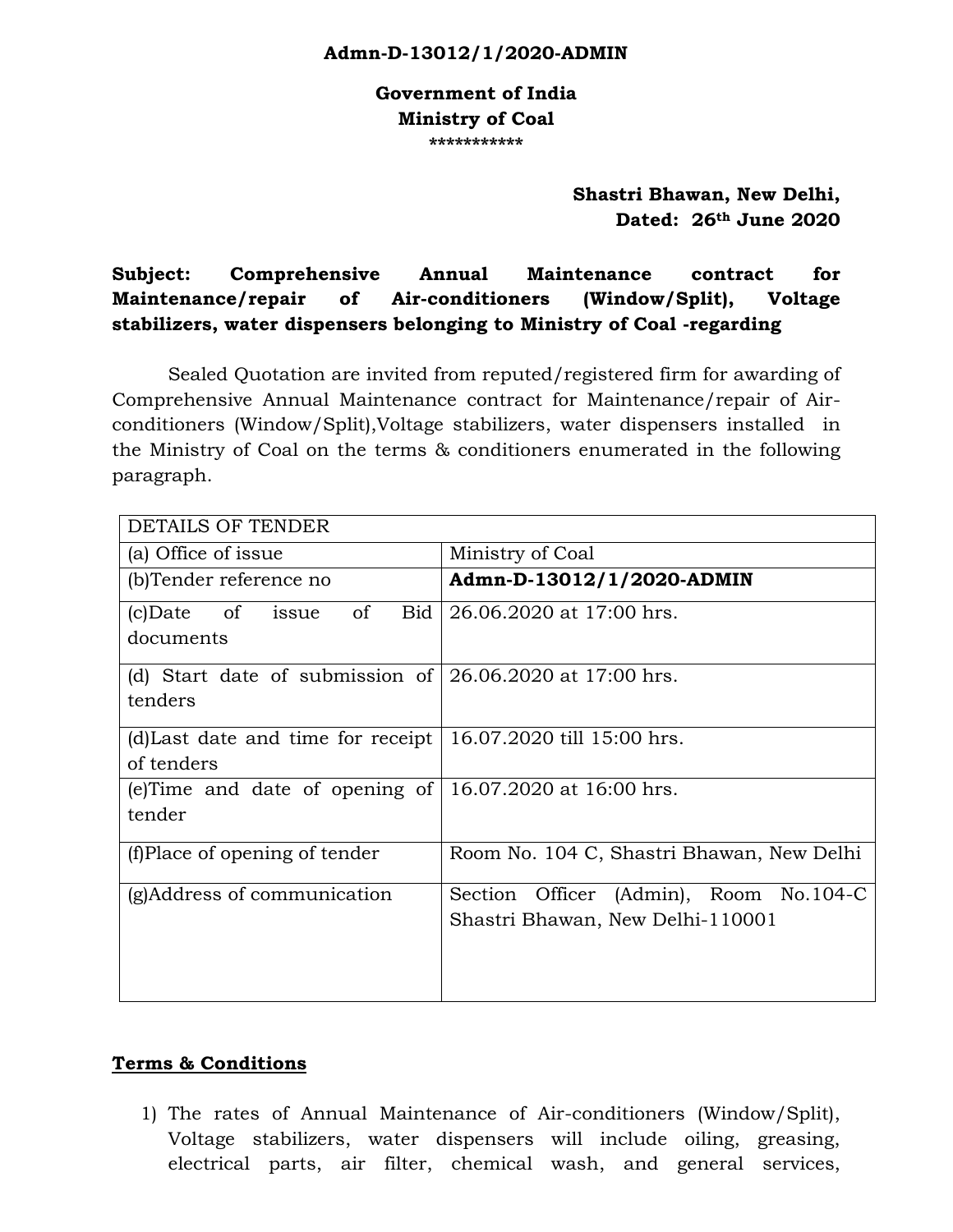repair/replacement of motor, compressor, PCB remote circuit, coil condenser, refilling of gas and also include all the parts required for smooth functioning of Air-conditioners.

- 2) The items/parts to be used/replaced for repairing of Air-conditioners /Stabilizer, water dispenser etc. should be ISI marked and compatible with the machine.
- 3) The successful firm will be required to start working immediately on award of contract. The Ministry shall however, has the right to terminate the contract any time without assigning any reason thereof.
- 4) The firm awarded the work will be required to depute 2 number of well experienced service engineers/mechanics/helpers, who will also remain available in the premises of Ministry.
- 5) No Air-conditioners shall be taken out to the workshop by the engineer without prior approval of Competent Authority.
- 6) The firm will have to attend all the complaints even on the receipt of information from the users in the Ministry directly. The services should be provided on regular basis during office hours and in case of emergency also beyond office hours, holidays etc.
- 7) No increase in rates shall be considered at all during the entire period of AMC once the contract has been finalized. No other charges like transportation, fare etc. for providing services will be payable by Ministry.
- 8) Failure to repair/service the equipment in question within 24 hours without justified reasons or failure to return the repaired machine within two days at the minimum may attract proportionate deduction in the bill in respect of the total period.

# **Eligibility Conditions:-**

- 1) The bidding firm should be registered in Delhi/New Delhi and should have a well established office in the limits of NCT of Delhi.
- 2) The firm should have I.T.I Air-Conditioners & Refrigeration & Electrical trade Certificate and should have on its rolls, experienced service engineers who have qualified from the State/Central recognized institutions. A list may be enclosed in Technical Bid.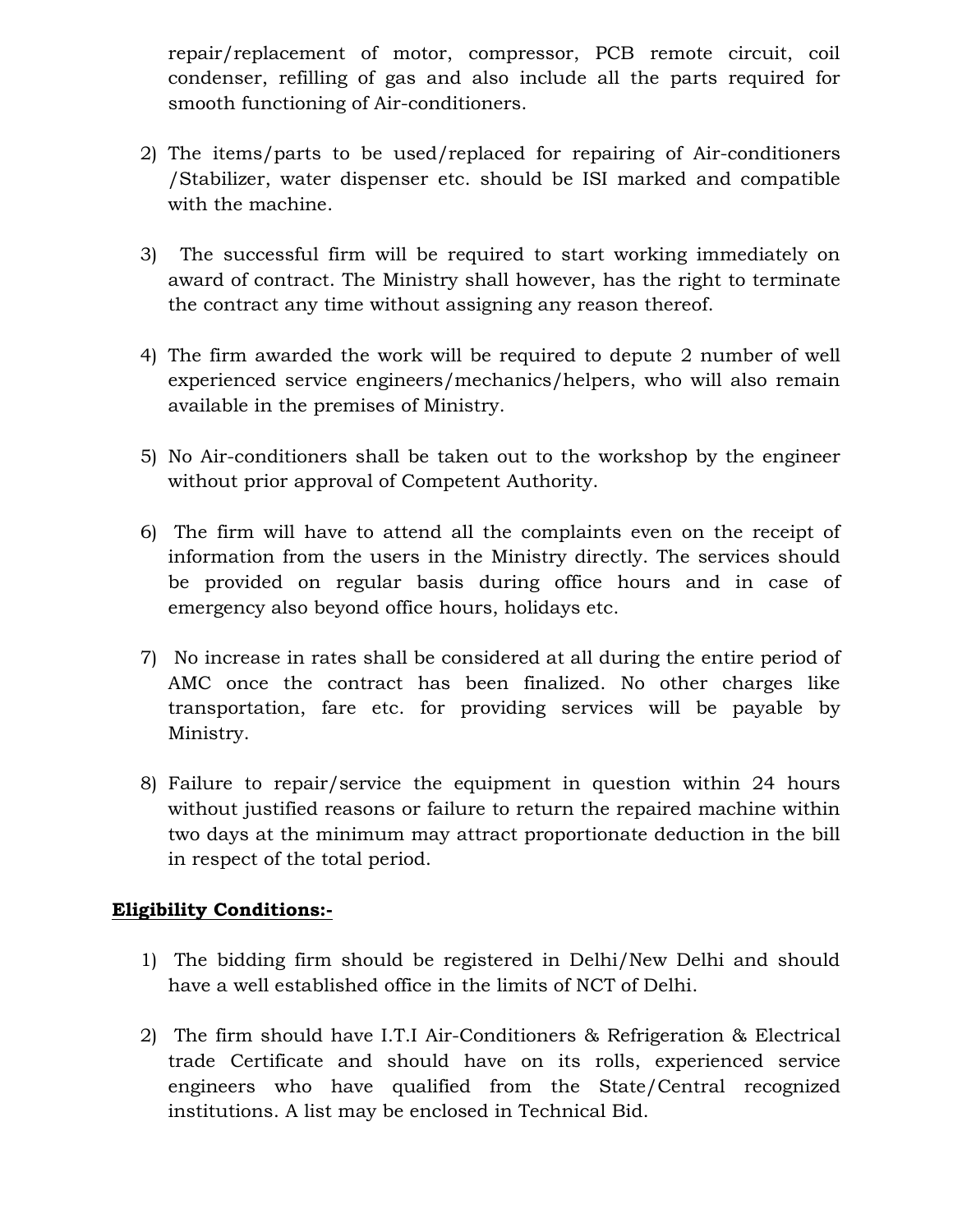- 3) The firm should have an experience of at least 5 years in similar work i.e. AMC of Air-conditioners in Government Ministries /Departments. The documentary evidence in this regard should have been attached with the Technical Bid.
- 4) The firm should have an annual turnover of not less than 20 lakhs per annum in the last three years. The firm shall have to attach a certificate from Chartered Accountant to in support of annual turnover with the Technical Bid.
- 5) The company should not been blacklisted by any authority. A certificate to this effect should be submitted along with Technical Bid.
- 6) Bid should be valid for 60 days.
- 7) Tenderers should furnish Earnest Money Deposit (EMD) amounting Rs.20,000/- (Rupees Twenty thousand only) in the form of demand draft in favor of Pay and Accounts Office, Ministry of Coal, New Delhi, payable at New Delhi. EMD will be forfeited if the bidder withdraws his offer in due course.
- 8) The tender should be accompanied with a signed copy of the terms & conditions stipulated for award of the contract, conveying his acceptance on same.
- 9) It must be noted that in order to be eligible to participate in the bid a tenderer must quote all the rates for all the items in the Price Bid, failing which bids will be rejected. Part quotation will not be permitted. Unrealistic rate quoted by firm may lead to rejection of bid of the firm.
- 10) Tenderer may also furnish registration copy of GST No, PAN Number.
- 11) Tenderer may provide Banker of Agency with full address (Attach bankers certificate of account maintenance for last two years).

**2. Submission of Bid:** The bid should be in two parts:- Technical & Financial Bid. Technical Bid & Financial Bids should be placed in separate sealed cover superscribed "Technical Bid" and "Financial Bid" bid respectively and thereafter both the covers should be placed in third sealed cover superscribed as "Quotation for Annual Maintenance contract for maintenance/repair of Airconditioners (Window/Split),Voltage stabilizers, water dispenser and addressed to the Section Officer (Administration), Ministry of Coal, Room No-104-C ,Shastri Bhawan, New Delhi-110001. The Bid should be dropped in the tender box mounted on the wall of Garage No. 21 latest by 15:00 hrs. on or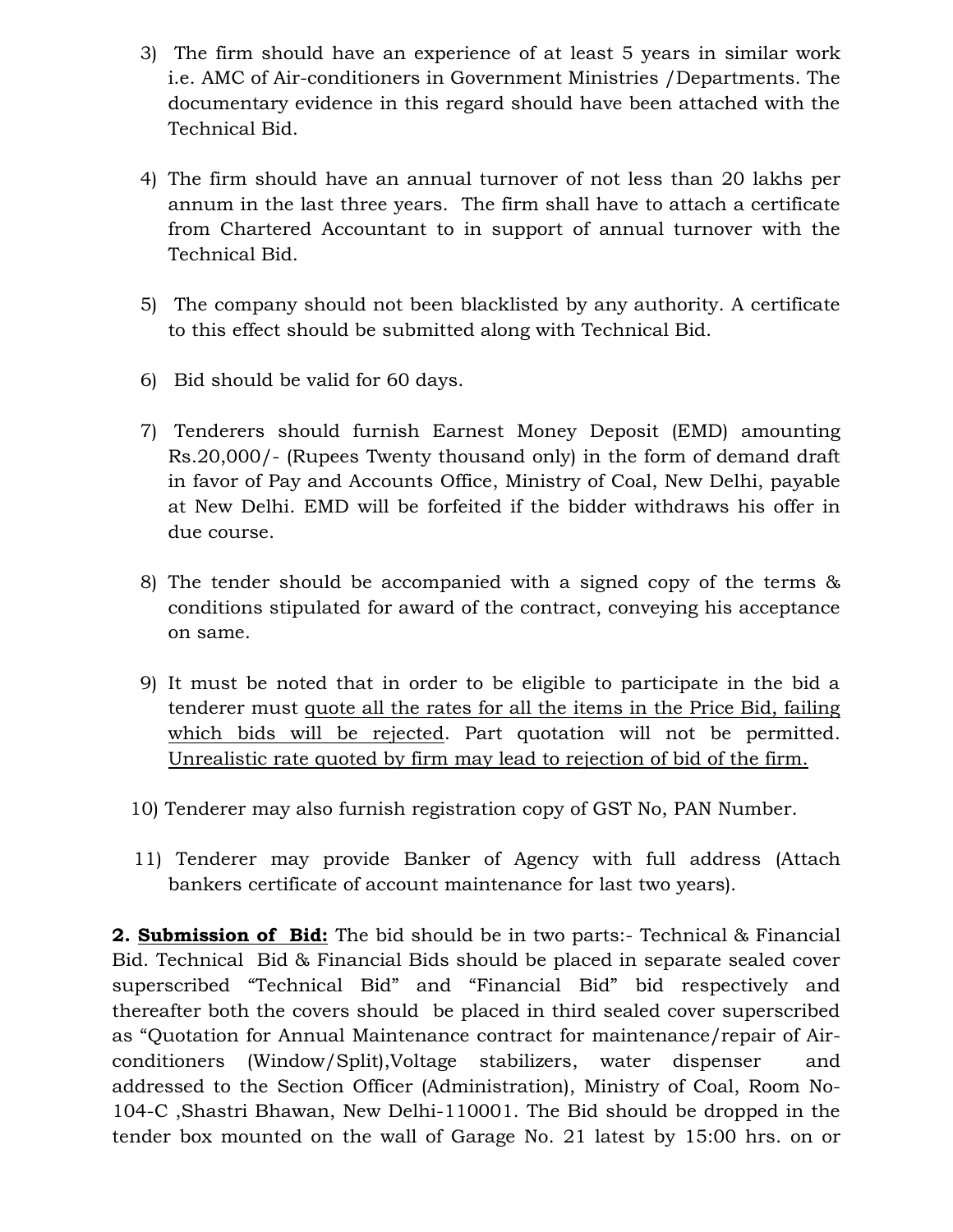before 16.07.2020. Quotations received after the stipulated time will not be entertained at all. The quotations will be opened on 16.07.2020 at 16:00 hrs.

3 The Technical bids should be submitted along with information/documents as per **Annuxure-I**. It may be ensured that self attested copies of all document attached may be enclosed as per **Annuxure-I**.

4 **Financial Bid**: The Financial bid, in separate enveloped should be strictly as per the format given in **Annexure-II**. The rates quoted should be in figures. Quotation with cutting/overwriting will straight away rejected.

5. While deciding L1 bidder, the rate quoted for each of the item would be taken individually and the bidder quoting L1 rates for the maximum numbers of items would be given opportunity to match the L1 price quoted by other firm (s) and if the same is agreed by it, it will be declared L1 bidder and contract will be awarded accordingly.

6 Earnest Money Deposit will be returned to unsuccessful bidders without interest after the tender is finalized. EMD without interest to the successful bidder will be returned on receipt of Performance Guarantee/Security/Fixed Deposit receipt.

7 **Performance Security** :- The successful bidder have to Deposit Rs 1,00,000/-(Rupees One Lakh only) as Performance Security in the form of Account Payee Demand Draft/Fixed Deposit Receipt/Bank Guarantee from Commercial Bank, issued in favour of PAO, Ministry of Coal, New Delhi-110001. Performance Security Deposit should be valid for sixty days beyond the date of completion of all contractual obligations. The Security Deposit shall be forfeited if during the contract the services of the contractor are found unsatisfactory.

8 The Ministry reserve it right to reject the entire tender without assigning any reason thereof.

9 The contract will be for a period of one year which may be extended further subject to satisfactory performance of the contractor.

Yours faithfully,

 $Sd$  /-**(Bijoy Samanta) Under Secretary to the Government of India**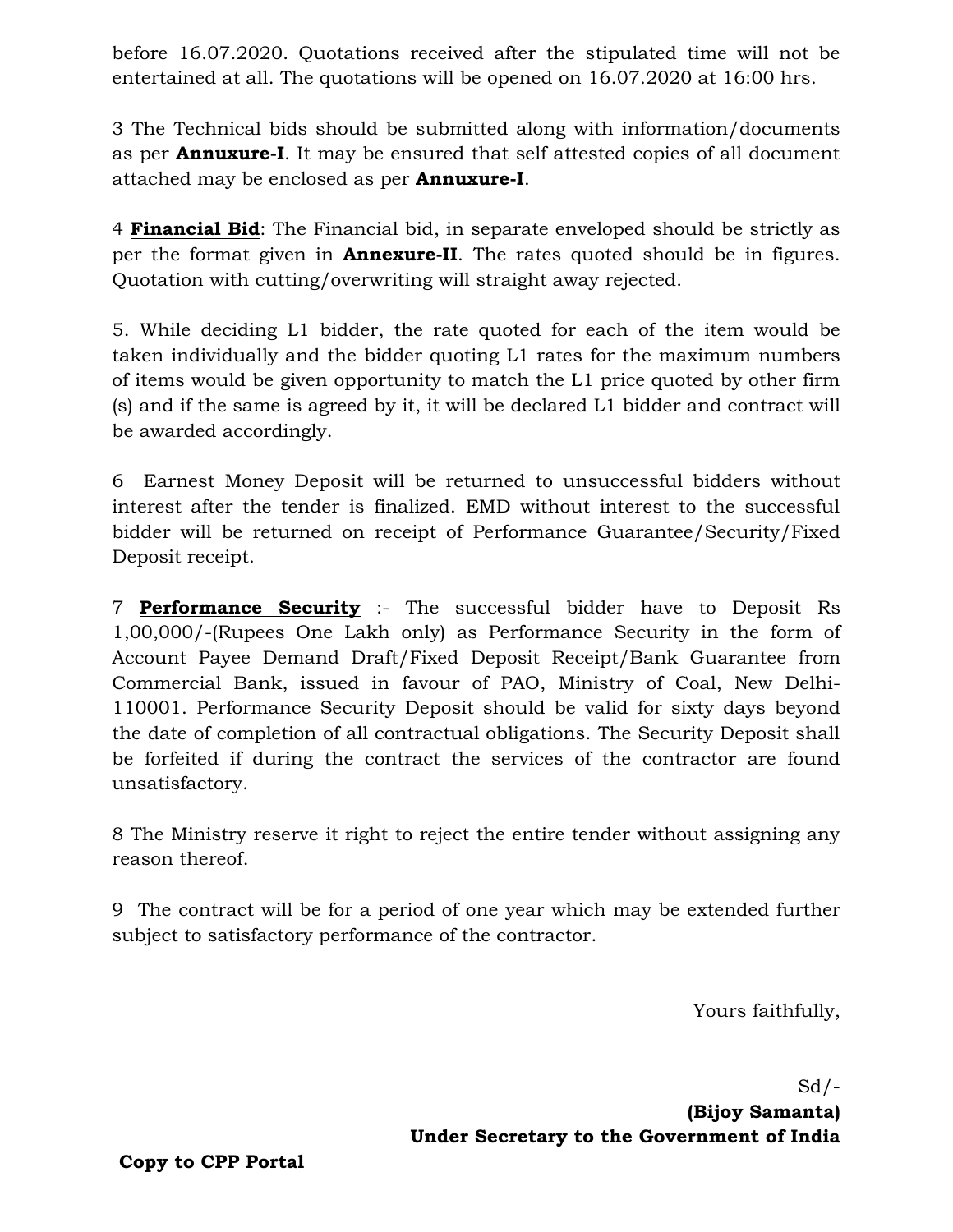# **ANNEXURE-I**

## **PERFORMA FOR TECHNICAL BID**

| SL.NO          | Criteria                                                                                                                               |        |  |
|----------------|----------------------------------------------------------------------------------------------------------------------------------------|--------|--|
| $\mathbf{1}$   | Name of the agency                                                                                                                     |        |  |
| $\overline{2}$ | Business address of agency                                                                                                             |        |  |
| 3              | Telephone No                                                                                                                           |        |  |
| $\overline{4}$ | Mobile No                                                                                                                              |        |  |
| 5              | Annual turnover of Rs20 lakh of<br>the firm with proof of last 3<br>years(2015-2016 & 2016-2017 &<br>2017-2018) attach CA certificate  |        |  |
| 6              | PAN No (copy to attached)                                                                                                              |        |  |
| $\overline{7}$ | GST NO (copy to attached)                                                                                                              |        |  |
| 8              | Income Tax Return of 3 yrs 2015-<br>2016 & 2016-2017 & 2017-2018                                                                       |        |  |
| 9              | Copy of Experience of 10 years in<br>similar<br>field<br>in<br>Government<br>Ministries/Department                                     |        |  |
| 10             | The<br>earnest money of<br>Rs.                                                                                                         | Bank:  |  |
|                | 20,000/-from centralized bank                                                                                                          | DD No: |  |
|                | through a Demand Draft/Pay<br>Order                                                                                                    | Date:  |  |
| 11             | Banker of Agency with full<br>Address<br>(Attach<br>bankers<br>certificate<br>$\alpha$ f<br>account<br>maintenance for last two years) |        |  |
| 12             | Undertaking to be furnished that<br>firm has never been blacklisted in<br>past.                                                        |        |  |

(Sign.& seal of the firm)